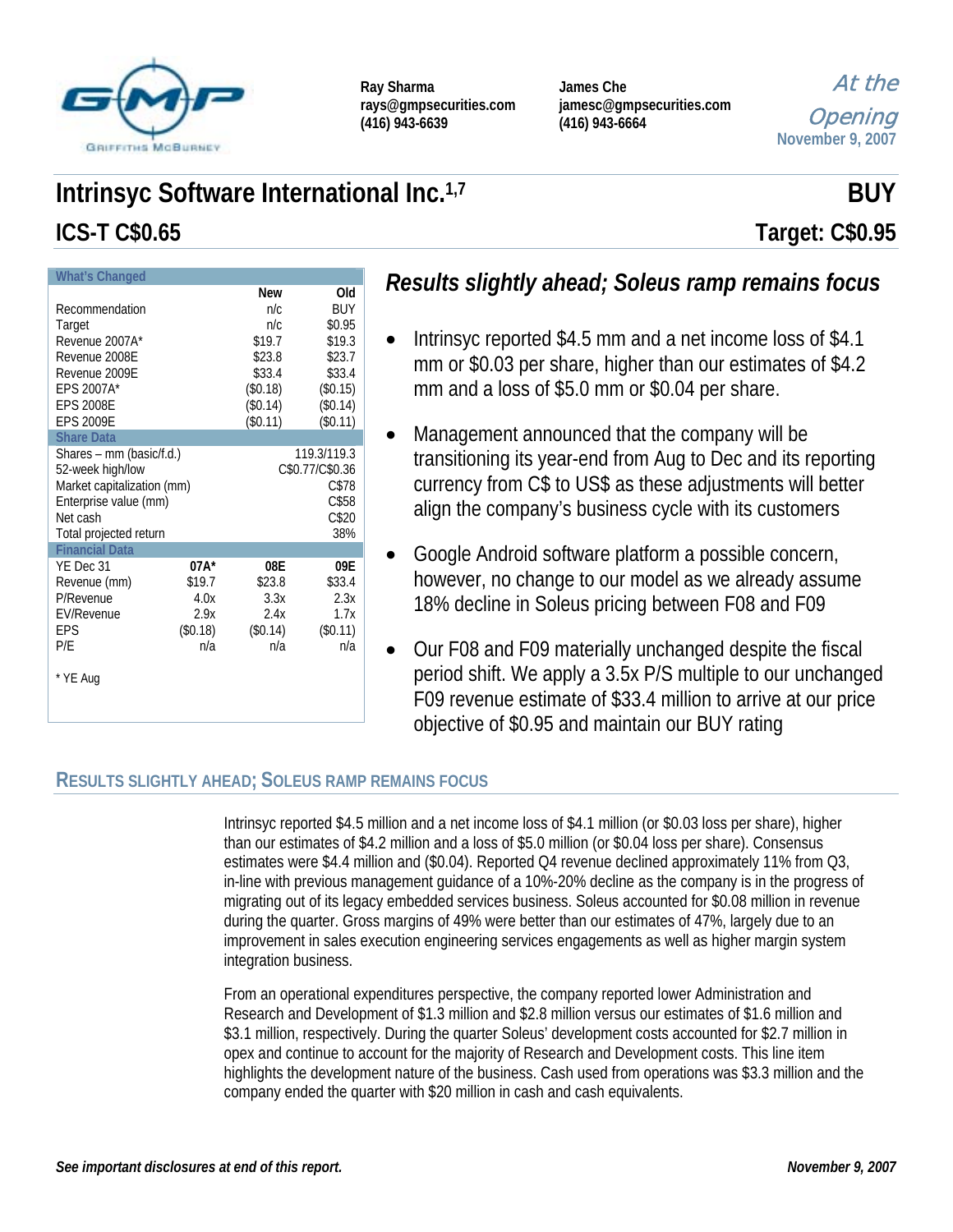

Intrinsyc opened its Asian operation in Taipei in late September. The new offices will house research and development efforts and improved engineering services. In addition management is in the process of possibly closing its UK operations for engineering services as the company is expected to reorganize this business to its Taipei and Vancouver offices. A preliminary analysis indicates that the company would incur a one-time charge of \$0.8 million (most likely in the next quarterly financials) and an annual savings of \$2.0 million in operational expenditures. The company has proposed to shutdown its UK operations by the end of 2007.

### **FINANCIAL ESTIMATES – MOVE TO US\$ AND CHANGE TO FYE**

Management announced that the company will be transitioning its year-end from August to December and its reporting currency from Canadian to US dollars as these adjustments will better align the company's business cycle with its customers. Intrinsyc accounts for the majority of its revenue base from professional services and licence revenue in US\$ and has a substantial portion of its operating expenditures in C\$. The company is in the process of receiving regulatory approvals from the TSX and Canada Revenue Agency. In the table below we provide a summary of our financial estimates for the 4 month stub period ending December 31, 2007. In this report we are making the adjustment to the new fiscal periods now, however, we await the formal change to US\$ reporting so that we can make the adjustment to both historical and future financials.

|                               | 4-month stub |
|-------------------------------|--------------|
|                               | ending Dec   |
| Licensing                     | 0.650        |
| Service                       | 4.200        |
| Products/Other                | 0.100        |
| Revenue                       | 4.950        |
| Cost of sales                 | 2.525        |
| <b>Gross Profit</b>           | 2.426        |
| <b>Total Oper Costs</b>       | 7.505        |
| Operating Income              | (5.080)      |
| Other                         | (0.200)      |
| Income tax expense/(recovery) | 0.050        |
| Net Income                    | (4.930)      |
| FPS - Basic                   | (0.04)       |
| <b>EPS - Diluted</b>          | (0.04)       |
| Number of Shares - Basic      | 119.762      |
| Number of Shares - FD         | 119.762      |

#### **Financial Estimates for 4 month stub period ending December 31, 2007**

*Source: Company reports and GMP Securities* 

Intrinsyc management was upbeat when discussing sales prospects to OEMs, ODMs and silicon vendors (Marvell, Texas Instruments, Intel and Freescale). No financial guidance was provided, however, management re-iterated its customer guidance of one Soleus design win per quarter (note that this does not necessarily mean a new customer per quarter as it is possible to have multiple design wins per client). From a product development perspective we are bullish on the company's engineering execution since our launch of coverage earlier this year. The release of the Soleus 1.01 software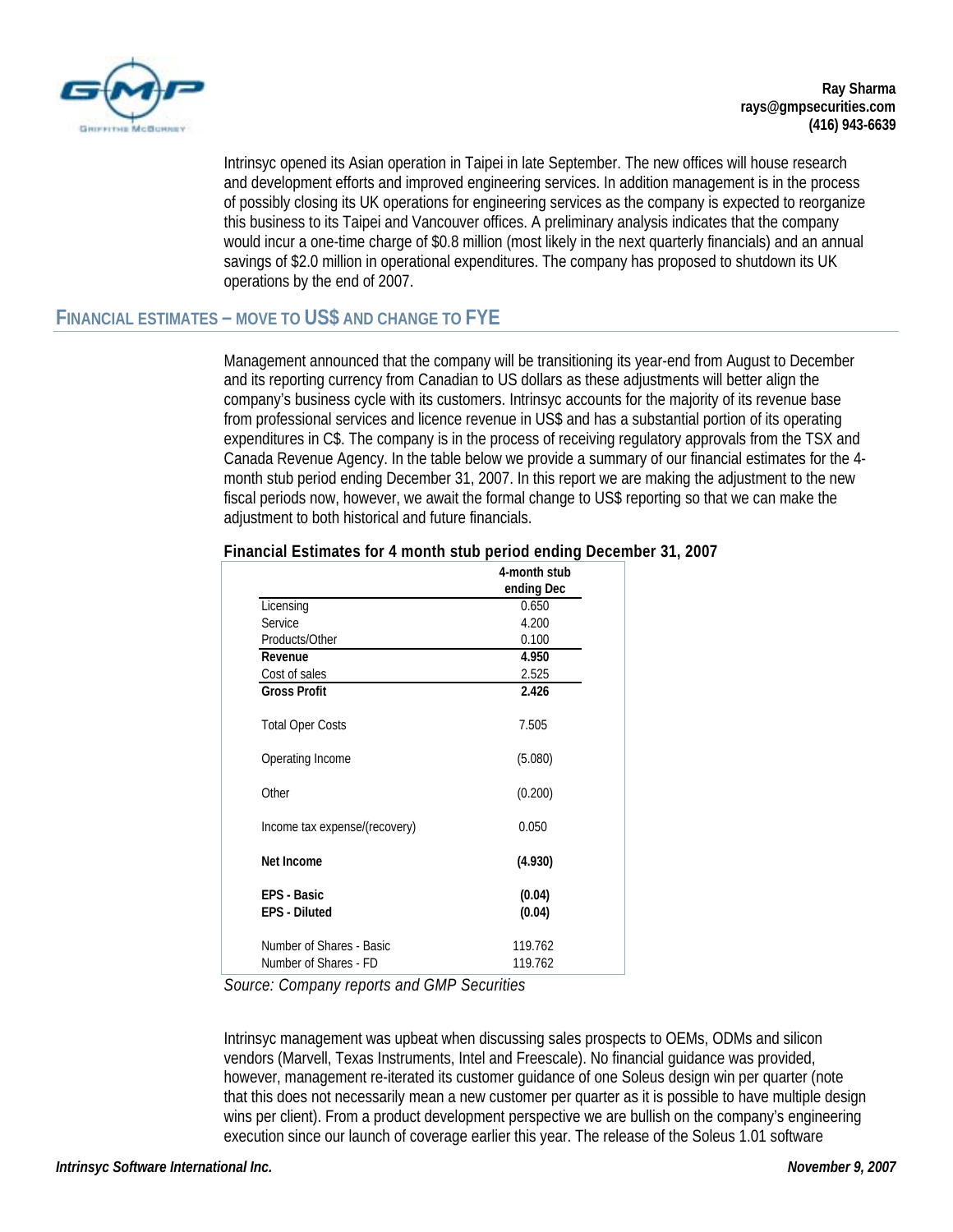

platform is an extension of the existing application with added functionality including multimedia, camera, language switching features as well as seamless integration of Microsoft Windows Mobile 6.0.

The combined effect of a rising Canadian dollar (still relevant in current model), shifting fiscal period, and lowered costs from the UK facility result in a minimal overall impact to our estimates. Our F08 (ending Dec) estimates of \$23.8 million and (\$0.14) remain materially unchanged. Our unit assumptions for F08 and F09 are 0.8 million and 4.4 million units, respectively. Our unchanged F09 estimates are \$33.4 million and (\$0.11).

#### **Intrinsyc Software Financial Estimates**

|                                             | Fiscal 2007 |         |         |         |         | Fiscal 2008E |         |               |          |          |          |          |
|---------------------------------------------|-------------|---------|---------|---------|---------|--------------|---------|---------------|----------|----------|----------|----------|
|                                             | O1/07       | Q2/07   | Q3/07   | Q4/07   | Q1/08   | Q2/08        | Q3/08   | Q4/08         |          |          |          |          |
|                                             | Nov-06      | Feb-07  | May-07  | Aug-07  | Mar-08  | Jun-08       | Sep-08  | <b>Dec-08</b> | 2006     | 2007     | 2008E    | 2009E    |
| Licensing                                   | 1.356       | 0.428   | 0.499   | 0.590   | 0.548   | 0.666        | 1.306   | 2.988         | 5.038    | 2.873    | 5.508    | 15.720   |
| Service                                     | 2.661       | 4.303   | 4.477   | 3.811   | 3.800   | 4.300        | 4.300   | 4.700         | 9.889    | 15.252   | 17.100   | 15.390   |
| Products/Other                              | 1.004       | 0.306   | 0.135   | 0.136   | 0.300   | 0.300        | 0.300   | 0.300         | 3.732    | 1.581    | 1.200    | 1.500    |
| Revenue                                     | 5.021       | 5.036   | 5.112   | 4.536   | 4.648   | 5.266        | 5.906   | 7.988         | 18.658   | 19.706   | 23.808   | 32.610   |
| Cost of sales                               | 2.705       | 2.554   | 2.464   | 2.310   | 2.230   | 2.518        | 2.658   | 3.243         | 11.318   | 10.034   | 10.648   | 12.762   |
| <b>Gross Profit</b>                         | 2.316       | 2.482   | 2.648   | 2.226   | 2.418   | 2.749        | 3.249   | 4.745         | 7.340    | 9.672    | 13.160   | 19.848   |
|                                             |             |         |         |         |         |              |         |               |          |          |          |          |
| Administration                              | 1.124       | 1.411   | 1.416   | 1.269   | 1.700   | 1.750        | 1.800   | 1.850         | 5.408    | 5.219    | 7.100    | 7.810    |
| Marketing and sales                         | 1.333       | 1.697   | 1.734   | 1.827   | 1.825   | 1.850        | 1.975   | 2.150         | 3.457    | 6.591    | 7.800    | 8.970    |
| Research and development                    | 2.976       | 3.302   | 2.953   | 2.795   | 3.200   | 3.300        | 3.350   | 3.400         | 10.970   | 12.026   | 13.250   | 14.575   |
| Amortization                                | 0.179       | 0.213   | 0.204   | 0.226   | 0.250   | 0.250        | 0.250   | 0.250         | 1.061    | 0.821    | 1.000    | 1.400    |
| Stock based compensation                    | 0.200       | 0.210   | 0.096   | 0.163   | 0.225   | 0.225        | 0.225   | 0.225         | 0.915    | 0.669    | 0.900    | 1.300    |
| Other                                       | 0.000       | 0.002   | 0.642   | 0.197   | 0.000   | 0.000        | 0.000   | 0.000         | 0.261    | 0.841    | 0.000    | 0.000    |
| <b>Total Oper Costs</b>                     | 5.811       | 6.834   | 7.045   | 6.477   | 7.200   | 7.375        | 7.600   | 7.875         | 22.072   | 26.167   | 30.050   | 34.055   |
|                                             |             |         |         |         |         |              |         |               |          |          |          |          |
| Operating Income                            | (3.495)     | (4.351) | (4.397) | (4.251) | (4.783) | (4.626)      | (4.351) | (3.130)       | (14.732) | (16.495) | (16.890) | (14.207) |
| Interest expense/(income)                   | 0.028       | (0.057) | (0.093) | (0.197) | (0.020) | 0.000        | 0.000   | 0.000         | 0.358    | (0.319)  | (0.020)  | (0.500)  |
| Loss on disposal of equipment               | 0.000       | 0.000   | 0.000   | 0.003   | 0.000   | 0.000        | 0.000   | 0.000         | 0.001    | 0.003    | 0.000    | 0.000    |
| Foreign exchange gain/(loss)                | (0.250)     | (0.175) | 0.000   | 0.000   | 0.100   | 0.100        | 0.100   | 0.100         | 0.428    | (0.424)  | 0.400    | 1.000    |
| Accretion and amortization - long-term debt | 0.928       | 0.000   | 0.000   | 0.000   | 0.000   | 0.000        | 0.000   | 0.000         | 0.744    | 0.928    | 0.000    | 0.000    |
|                                             | 0.706       | (0.232) | (0.093) | (0.195) | 0.080   | 0.100        | 0.100   | 0.100         | 1.531    | 0.187    | 0.380    | 0.500    |
| Income tax expense/(recovery)               | 0.057       | 0.127   | 0.079   | 0.053   | 0.000   | 0.000        | 0.000   | 0.000         | 0.131    | 0.316    | 0.000    | 0.000    |
| Net Income                                  | (4.259)     | (4.247) | (4.383) | (4.110) | (4.863) | (4.726)      | (4.451) | (3.230)       | (16.393) | (16.998) | (17.270) | (14.707) |
| EPS - Basic                                 | (0.05)      | (0.05)  | (0.05)  | (0.03)  | (0.04)  | (0.04)       | (0.04)  | (0.03)        | (0.24)   | (0.18)   | (0.14)   | (0.12)   |
| Number of Shares - Basic                    | 83.04       | 83.04   | 91.02   | 119.26  | 120.26  | 121.26       | 122.26  | 123.26        | 67.62    | 94.18    | 121.76   | 127.26   |

*Source: Company reports and GMP Securities* 

#### **GOOGLE LAUNCHES PLANS DESTINED TO DISTURB MOBILE SECTOR**

Google announced the development of an open and comprehensive mobile platform called Android, due out in the second half of 2008. The new open-source strategy aims to enable faster innovation and lower barriers to entry in the competitive handset market, specifically targeting lowering software costs within the handset. Google, T-Mobile, HTC, Qualcomm, Motorola and 29 other companies have formed the Open Handset Alliance, a group dedicated to improving user experience as well as promoting new technologies and the development of wireless technology. The new software will provide a developerfriendly, open-source platform that will consist of a mobile operating system and middleware and a user-friendly interface and applications.

In the past we have discussed the fundamental implications to our coverage universe when/if Google enters the mobile industry via the US spectrum auction (Google is attempting to become the commerce and search backbone for the computing industry to go wireless). Recall that in July 2007 Google announced its intentions to bid at least \$4.6 billion for the upcoming 700 MHz spectrum auction.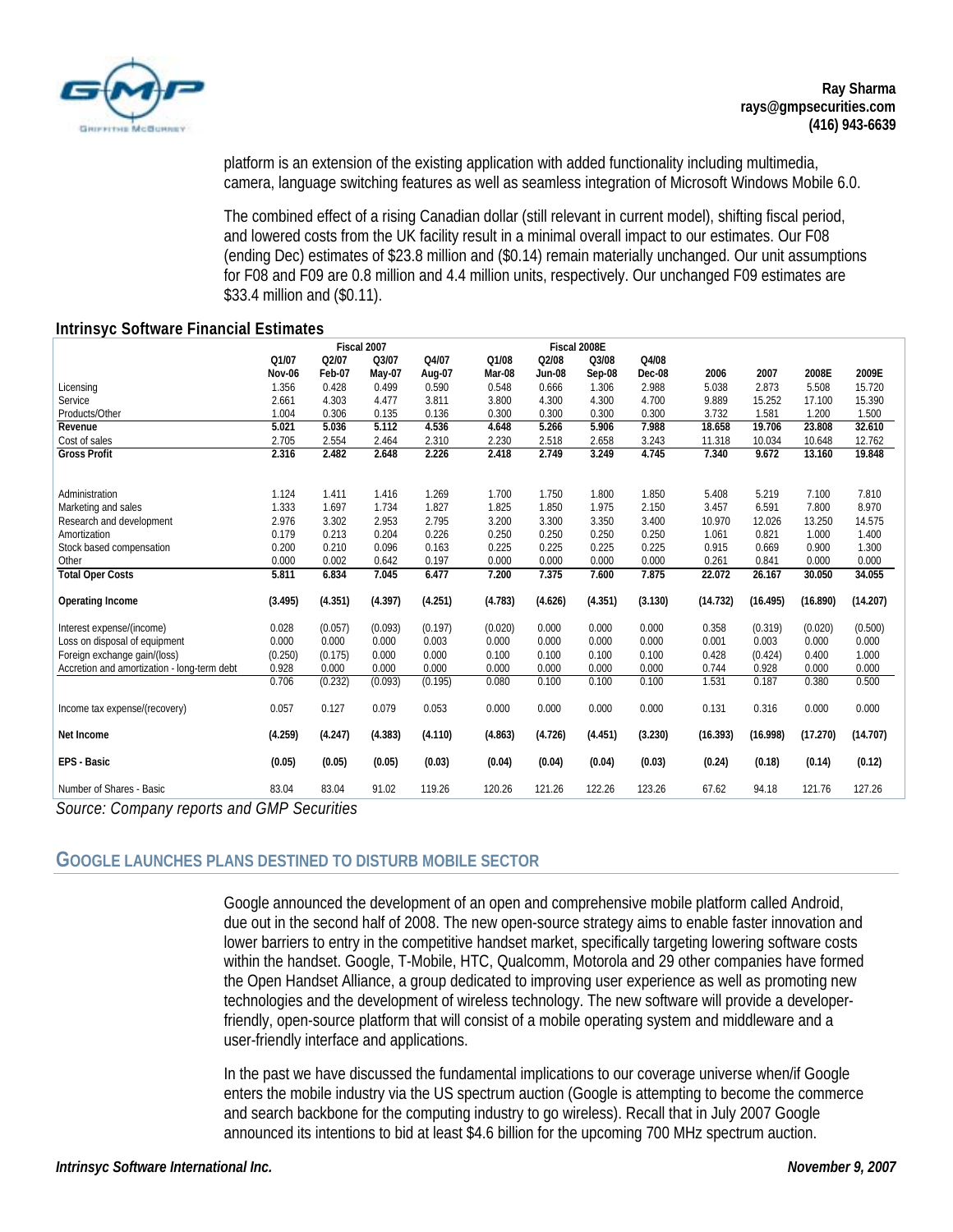

Our preliminary assessment on Google's entry is that it will likely take the company longer to penetrate the mobile market than most anticipate. Other large technology suppliers such as Apple and Microsoft have shown that false first starts are a common theme. Apple's first gen ROKR handset joint venture with Motorola was a failure from a product and sales perspective. It took Microsoft's Windows Mobile business near ten years to reach current levels of 160 mobile operators in 55 countries (Microsoft is expected to sell about 12 million Windows Mobile phones this year, accounting for about 10% of the smartphone market, according to IDC). We have provided research in the past on mobile Linux which shares the open sourced characteristics of Google's Android platform. However, our research has shown that the largest users of mobile Linux (e.g. Motorola) do not find that open sourced code is necessarily cheaper when considering all-in costs such as the development of tools.

There are several fundamental differences between Google and others discussed above. First, Google's commitment to wireless is significantly higher as evident from its \$4.6 billion initial bid for wireless spectrum. Skeptics who claim that Google is employing game theory with no intention to bid for the spectrum underestimate the significance of Google's industry reputation and culture. Second, Google is facilitating the lowering of software costs on the handset. Third, Google can make money simply from mobile search (an application that we view will gain increasing traction as users request information on the go).

Overall we believe that Google's entry is fundamentally different than other market entrants. We also believe that it will take longer for Google to succeed in this market than is generally expected. Therefore, we view Google and Android as more significant to the market in the 2009/10 timeframe. Based on our initial checks we believe that events related to Android are expected to gather momentum heading into February 2008 3GSM. In our view, the impact to Intrinsyc is minimal over the near term, however, we are concerned about the impact to license pricing for future design wins. Management believes that Google represents an opportunity as the platform could disrupt handset OEM's design cycles (something we have seen with touch screen products at all major OEM's post the iPhone). **For now we are not adjusting our forward ASP assumptions as we have modelled a 18% decline in F09 versus F08.**

#### **RECOMMENDATION**

We apply a 3.5x P/S multiple to our unchanged F09 revenue estimate of \$33.4 million to arrive at our price objective of \$0.95 and maintain our BUY rating. A replay will be available at 866-245-6755 or 416- 915-1035, passcode: 845884#.